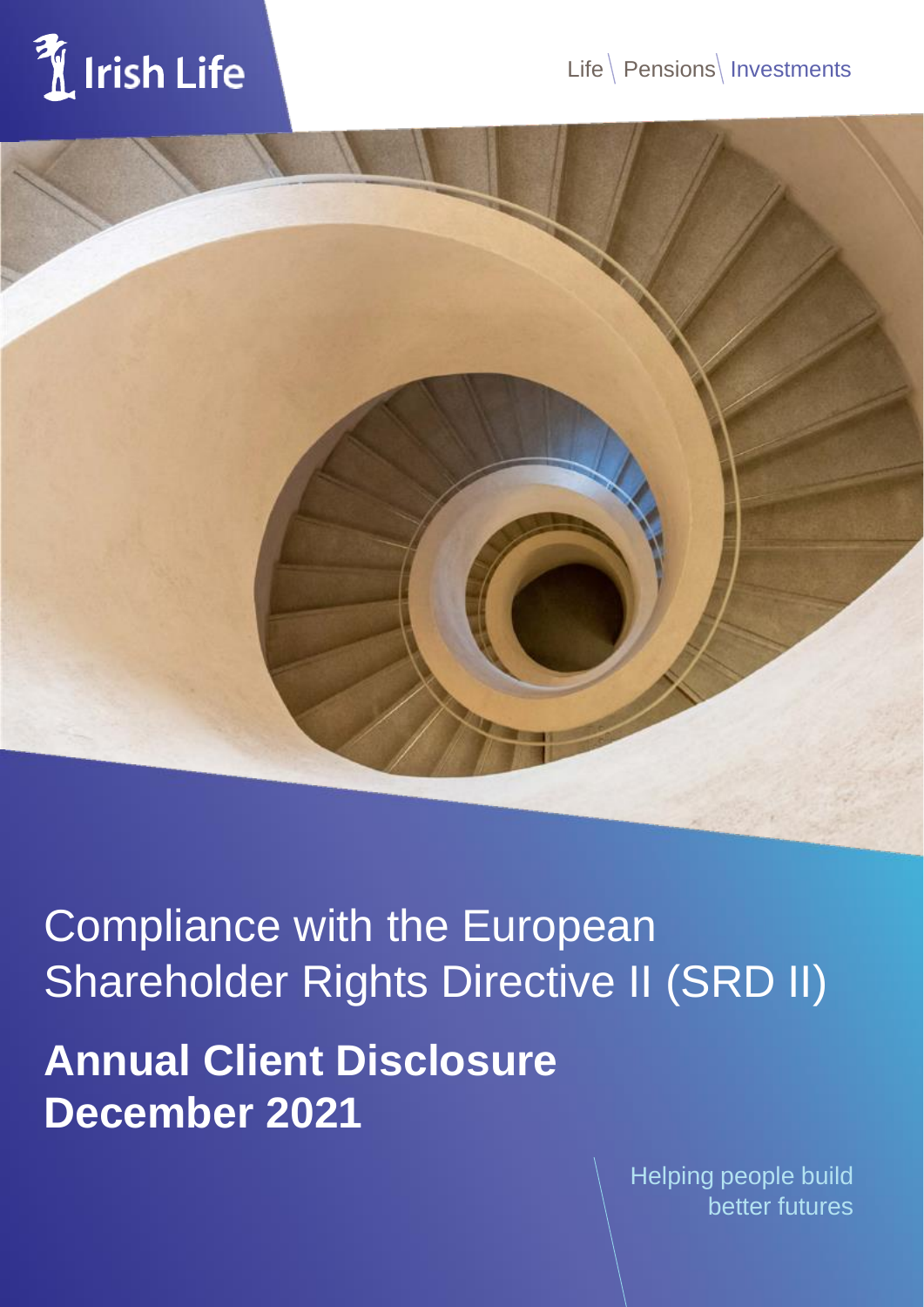

The amended European Shareholder Rights Directive II (SRD II), which came into force in Ireland on 30 March 2020, aims to encourage long-term shareholder engagement. It also includes transparency obligations for European institutional investors – i.e. pension funds and insurers – as well as European asset managers (e.g. Irish Life Investment Managers), to the extent that investments in EU equity instruments are made.

Irish Life Investment Managers (ILIM) provides the following disclosures to help institutional investors evaluate how, as an asset manager for your portfolio (or unit-linked funds or collective investment funds), we act in your best interests.

**How is ILIM's strategy and its implementation aligned with the agreements entered into by institutional investors? How does it contribute to the medium- to longer-term performance of the assets in which institutional investors are invested (directly or indirectly)?**

Our responsibility is to deliver investment solutions that meet our clients' goals in terms of longer-termreturns and risk, while promoting sustainability across the financial markets and global economy.

For investors in unit-linked or UCITS funds, ILIM makes available fund prospectuses, KIIDS, annual reports and/or fund factsheets through its website. For each segregated client, we enter into bespoke arrangements which are documented in the investment objectives and guidelines set out in the Investment Management Agreements. The periodic reporting we provide in the form of fund factsheets, investment reports, KIIDS or annual reports (as appropriate) describes and shows performance against these objectives.

Where mandated, ILIM adopts an active ownership approach across its equity holdings, with the objective of maximising the medium- to long-term value for our clients. We use our ownership rights to exercise voting rights and to constructively engage with investee companies. We encourage better standards and management processes covering financially material environmental, social and governance (ESG) risks.

ILIM is remunerated for providing investment management services based on the market value of a client's account at specified month/quarter ends. We do not charge performancerelated investment management fees. We are, therefore, incentivised to maximise the value of assets under management, which supports the alignment of interests with our institutional clients.

In general, our arrangements with clients do not have a defined duration, and so we are incentivised to maintain our client relationships over the longer term. We do so by delivering investment solutions that meet our clients' return-and-risk needs and are aligned with their objectives, whether they be longer term or shorter term in nature.

# **What are the material medium- to long-term risks associated with investments and how is the medium- to long-term performance of investee companies evaluated, including non-financial performance?**

Throughout the investment process, a wide range of risks are considered by ILIM. While the risks identified may not be exhaustive, fund marketing and offering documentation details relevant material risks.

We believe that consideration of ESG factors is an integral part of the risk-management process and that systematically considering ESG issues will lead to more informed investment decisions.

The approach taken will differ depending on the nature of the asset class, investment style and fund strategy, all of which will influence the manner and materiality of the integration of ESG factors into the investment decision-making process.

For further information on our approach to Responsible Investment, please refer to: **https:[//www.ilim.com/](http://www.ilim.com/) responsible-investing**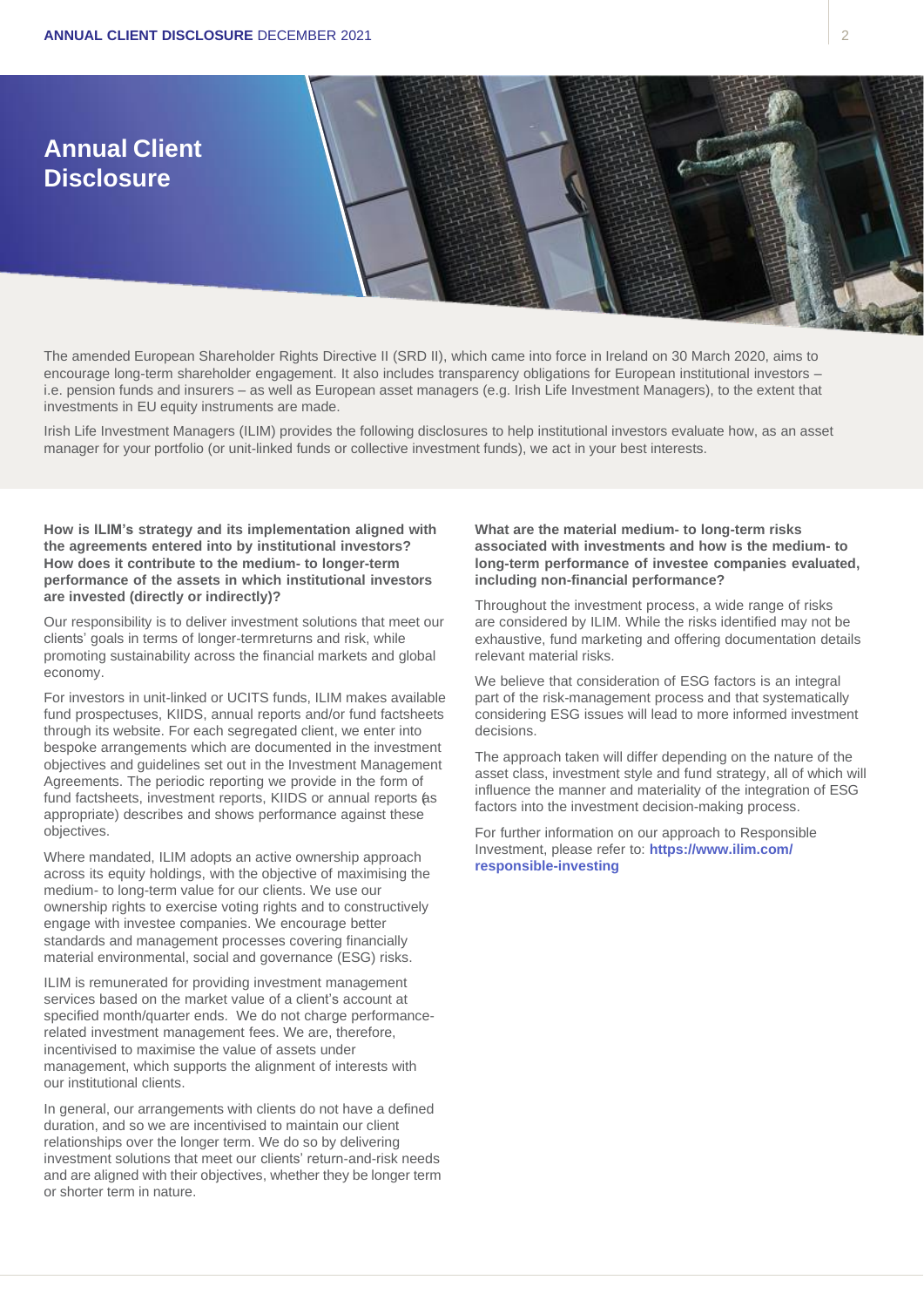#### **Indexed Equity Strategies**

For these funds, the security selection of the fund is determined by the underlying index. ILIM aims, in so far as is possible, for full replication of the underlying constituents of the index in the fund in line with our approach to indexation. For these funds, the individual companies are selected based on the methodology of the index provider. Specific index details are available in the fund marketing and disclosures in addition to fund factsheets. ILIM provides clients with a range of sustainable indexed equity solutions and is committed to expanding the universe of sustainable indices available, to ensure we continue to meet the needs and preferences of our clients.

ILIM adopts an active ownership approach across its equity holdings, which aims to maximise the medium to long term value for our clients. We use our ownership rights to exercise voting rights and to constructively engage with investee companies, encouraging better standards and management processes covering financially material ESG risks.

For more information about our Voting and Engagement policy, please refer to: **https:/[/www.ilim.com/responsible-investing](http://www.ilim.com/responsible-investing)**

#### **Active Equity Strategies**

At ILIM, ESG integration is a core part of the investment process for our active equity strategies. We believe that consideration of ESG factors is an integral part of the risk-management process and that systematically considering ESG issues will lead to more informed investment decisions.

Our approach to responsible investing is holistic, encapsulating exclusions, integration and active ownership, all of which work together to enable us to deliver longer-term sustainable returns to our customers and clients.

Further details are available in the fund prospectuses, annual reports and/or fund factsheets on our website.



### **Portfolio composition, turnover and turnover costs**

Information of Portfolio Turnover and Turnover costs are not currently disclosed. We are enhancing our fund disclosures and will be making this information available once developed.

#### **Shareholder voting and engagement**

We are committed to responsible investment and have a longstanding focus on active ownership, including shareholder engagement. Where mandated, we exercise voting rights and constructively engage with investee companies.

We believe that active ownership has a key role to play in supporting and encouraging changes in corporate behaviours, which can contribute to more sustainable returns serving the long-term interests of our clients. We strive to be responsible owners of the companies in which we invest and aim to drive positive change in these companies. This is done via informed shareholder voting on ESG matters, constructive engagement, and advocacy of the importance of ESG factors in industry and regulatory forums.

ILIM uses a proxy voting platform and proxy voting recommendations. ILIM has developed and adopted Global Proxy Voting Guidelines detailing the company's considerations and expectations in relation to ESG matters and related voting decisions. ILIM has appointed ISS – an expert in proxy voting – to provide advisory and proxy voting services. These services include voting recommendations, vote execution and reporting. This appointment is reviewed regularly.

It is important to note that ILIM reserves the right, at all times, to vote on any matter, even if this is contrary to the recommendations of ISS. ILIM generally votes in line with ISS' policy recommendations given that ISS' SRI and Climate Proxy Voting Guidelines present progressive voting positions on a range of ESG issues. There are areas where ILIM has bespoke considerations or expectations which are different from the standard recommendations of ISS' SRI and Climate Proxy Voting Guidelines, including those in relation to board accountability for climate change and board diversity.

ILIM has appointed Vigeo Eiris – an expert in ESG research and engagement activities – to provide advisory and engagement research services. This supports ILIM's internal resources to help identify ESG risks and support direct engagement activity with investee companies.

Given the materiality of holdings in underlying companies ILIM believes that, in some instances, acting collectively with other like-minded investors and industry bodies is the most appropriate means of having a meaningful impact. On a collaborative basis, ILIM is a signatory to the Principles for Responsible Investment (PRI), The Institutional Investors Group on Climate Change (IIGCC), the Climate Action 100+ (CA100+), de CDP Non-Disclosure Campaign (CDP NDC) and the Sustainalytics engagement services.

For more information about our Voting and Engagement policy, please see our website. ILIM reports annually on its Voting and Engagement activity through its Annual Responsible Investment Review, which is available here: **https:[//www.ilim.com/](http://www.ilim.com/) responsible-investing**

## For more information on the votes cast, please refer to **https:[//www.ilim.com/responsible-investing](http://www.ilim.com/responsible-investing)**

ILIM manages securities lending programmes on behalf of asset owners and has procedures in place to ensure compliance with the securities lending policies of these asset owners.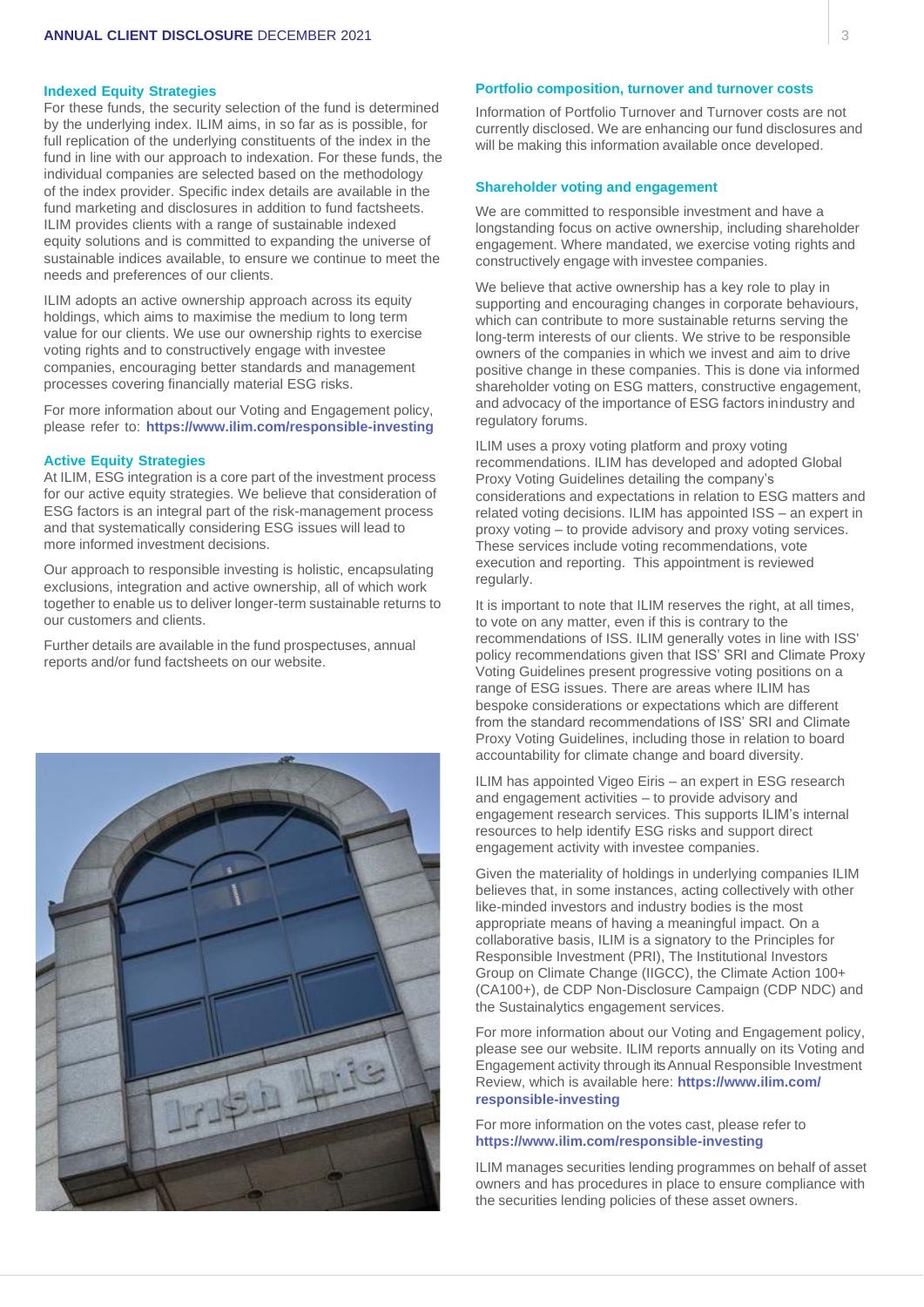# **ANNUAL CLIENT DISCLOSURE** DECEMBER 2021

# **Conflicts of interest**

ILIM is required to take all appropriate steps to identify, manageand prevent potential or actual conflicts of interest that arise while providing its services. In all instances of actual or potential conflicts of interest, ILIM will abide by the principles oftreating its clients fairly and dealing honestly and professionallywith all its stakeholders.

ILIM maintains effective organisational and administrative arrangements to ensure that potential conflicts of interest that may arise are identified, assessed and managed in a timely manner.

No known conflicts of interest have arisen during the period.